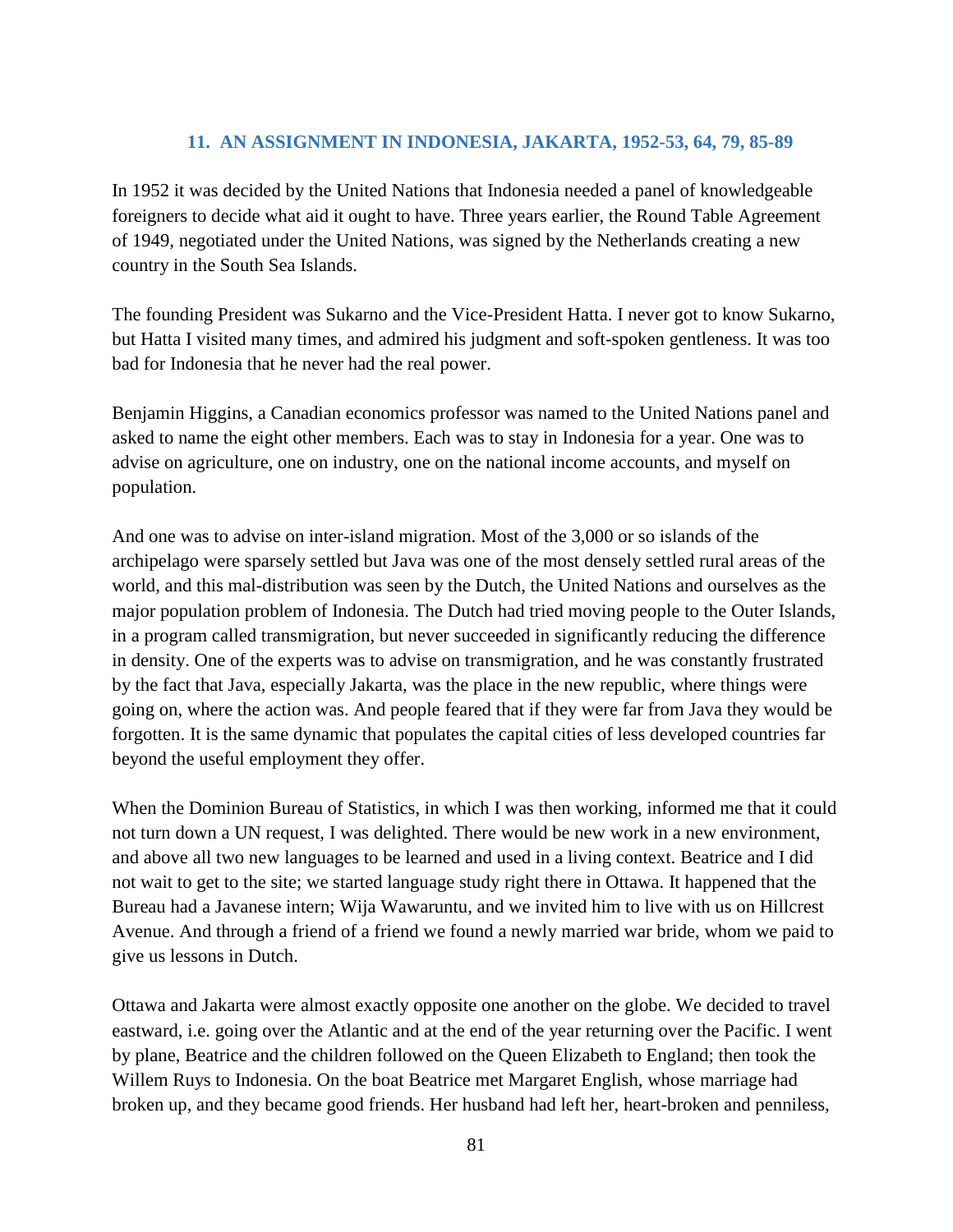but her story ended well--in Indonesia she met a man somewhat older than herself, well-off, and they were married and lived happily together. A very fine person, I thought; Beatrice and I met her several times while in Jakarta, but then lost touch.

We were met at the Jakarta airport, given the car and driver that were to be our means of transport for the year, and taken to the Hotel des Indes that quite possibly was a luxurious resting place for officials during Dutch rule, but was now a tired relic. We soon left its cockroach-ridden quarters and miserable imitation of Dutch cooking to take up a small house that we were given temporarily. After a month or so we moved to a large and very comfortable house in a development built for the United Nations team, and there we had our own cook and ate well.

It has to be said that our children, Barbara then about age 7 and Robert about 4 did not share our enthusiasm for this year abroad. To them it was nothing more than separation from their school and their friends, from the neighborhood in which they were growing up. I have to confess that we parents made a mistake. We did not sufficiently consult with the children before leaving home. I now believe that if we had told them what was ahead--new friends, new school, new languages, all-in-all travel to an exotic part of the world that their friends would be excited to hear about on their return; admittedly also some disadvantages but these more than offset, they would have been happier about the whole project.

However while in Indonesia both children made the most of their stay, Robert, aged 5, to whom languages come easily, would go up and down the row of houses and act as interpreter between the experts' wives and their servants. Beatrice and I well remember the arrangement of the houses--ours, then the Usshers' and then the Decks', both Americans helping to train airplane pilots, then the Lacroix who were French, whose work I do not recall. These were in a row; behind them were another four houses. On one occasion Robert was sent for urgently to a house on the back row, out of his usual path, where he found the mistress, mother of a baby a few months old, distressed because her nursemaid never washed her hands. She must at least wash them before giving the baby its bottle. He said something like "Tjuji tangan sebulumnya bottel" and the problem was solved.

One of the first social events to which we were invited was at the house of the senior Wawaruntu and his charmingly plump Dutch wife. Wawaruntu was a medical doctor with a fairly wide knowledge of the related biological sciences. But what especially interested Beatrice and myself was his skill in water-divining. In a party at his house he carried a stick he had cut horizontally, and the stick seemed to be pulled irresistibly downward whenever there was water below. He then handed the stick to Beatrice, and asked her whether she did not feel it turning down-and so strongly that she would not be able to hold it horizontal. It did turn down, for Beatrice but whether from an external force or her own volition she never said. We had no way of verifying that there was or was not water under the house where we were being entertained. .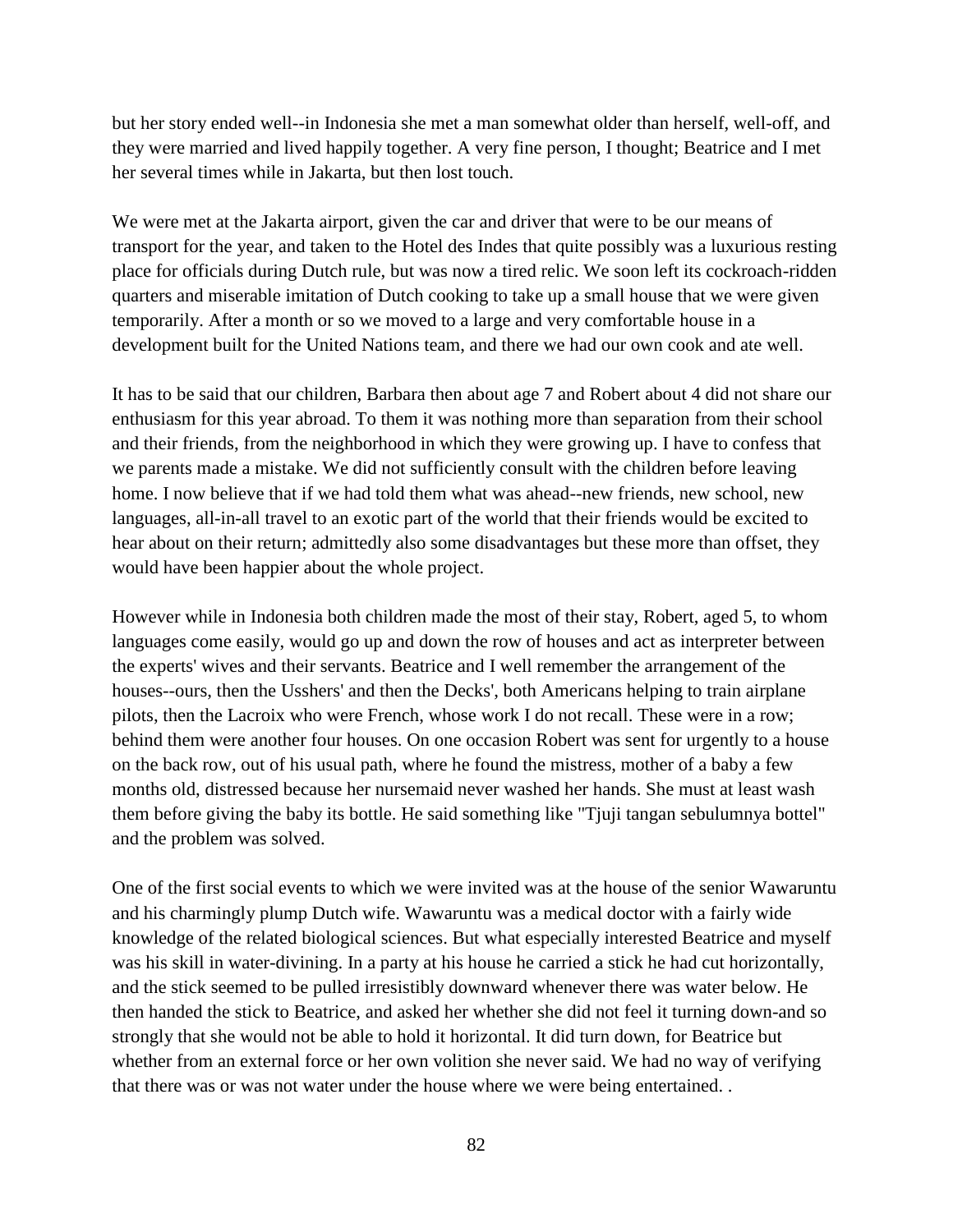We typically had a housekeeper and a cook. At the start a cook named Koki, who was so incompetent and so unsanitary that we let her go. She was succeeded by Inam, housekeeper, and Ibu, as we called her--I have forgotten her name--who was the cook.

Relations between the foreign experts and their servants varied. One of our neighbors noticed a moving object on his dinner plate that on closer examination proved to be a beetle. He called in his cook and complained, when it became clear that she could not see. He, generous American, got her a pair of glasses, of which she was very proud. In fact so proud that she didn't want to wear them cooking, but saved them for more refined purposes.

Since our return neither of our children ever recalled our stay in Indonesia. It was otherwise with the family of Professor William Sewell of the University of Wisconsin. On a mission similar to ours, he took his two daughters to India, and that marked the rest of their lives. One of the daughters became an expert on Indian music, and herself played several Indian musical instruments.

I can be brief on our work in Jakarta on the assignment I was given. There was none. Without someone to tell them what needed doing for the Planning Bureau to be useful, the members of our team idled away the time, always having the satisfaction of spending their generous per diem and knowing that their salaries were being banked back home. (Paid twice in fact--the first payment mysteriously went astray. There was no enquiry about who had taken it--the Indonesian Treasury just sent a second payment wired directly to our bank.) Ben Higgins and Doug Deane, neither having a wife present, would go out at night seeking Dutch-Indonesian girls; about what the others did I recall nothing, but imagine that they killed time waiting for their year to be over.

## **Beatrice has a gall-bladder operation**

Within a month or two of our arrival Beatrice was seized with intense pain somewhere around her lower abdomen. We found a doctor (our local Italian Doctor) who diagnosed the pain as due to stones in the gall bladder that tried vainly to force their way out. An operation would be necessary, something beyond his competence. He referred us to Dr. Sukario, a well-recognized surgeon of long experience and now approaching retirement.

Beatrice and I followed up his recommendation, not without some trepidation on having surgery so far away from home, and by an Indonesian however experienced. The hospital was scattered over a considerable grassy area, a collection of small bungalows under thatched roofs, with unscreened windows open to the elements. The whole scene worried Barbara and Robert terribly, and I had to console them with assurances that I did not wholly feel.